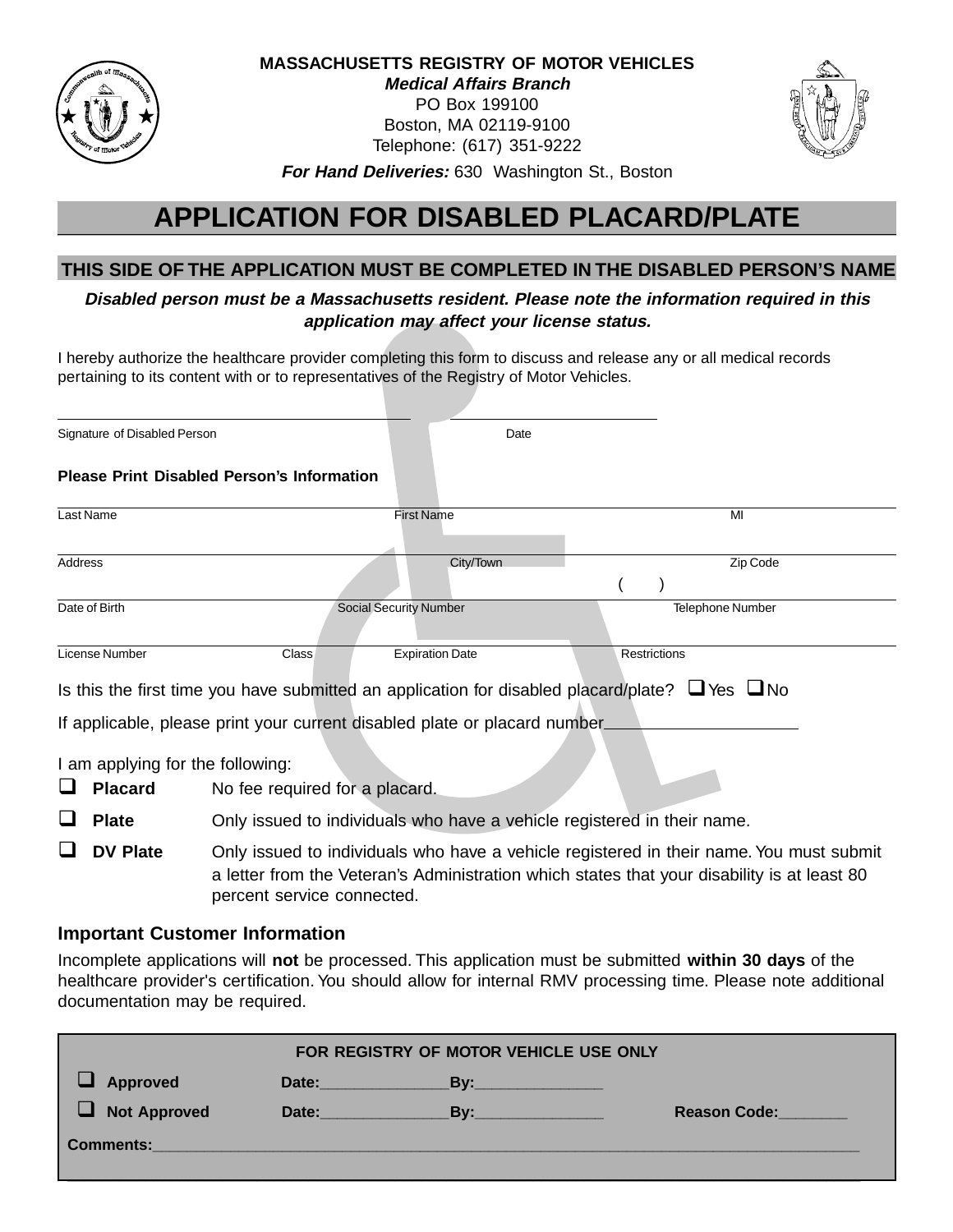#### **A Healthcare Provider is defined as a Medical Doctor, Optometrist, Chiropractor, Podiatrist, Registered Nurse or Physician Assistant who is licensed to practice in the Commonwealth of Massachusetts.**

Dear Healthcare Provider:

This is an application to allow your patient to display a disabled license plate or a disabled placard. Both items will allow your patient to park in specially designated "handicapped" parking spaces designed to increase access for people with impaired mobility.

The medical criteria you fill out below will enable the RMV to determine if your patient qualifies for the privilege of access to these few and select parking spaces. Should your patient's medical condition raise a concern as to his or her ability to drive safely, the RMV may request that the individual take a competency road test, or, if the individual poses an immediate threat, ask him or her to surrender his or her driver's license.

The individual's ability to hold a driver's license will not affect his or her ability to obtain a plate or placard. If you determine that your patient's medical condition renders him or her a threat to his or her own safety and to the safety of others using the roadways, please so indicate on this application.

Please be as accurate and detailed as possible to ensure that a fair evaluation of your patient's application may be made by the RMV.

#### **Please check which conditions, if any, accurately describe the person applying for this permit:**

- $\Box$  Has been declared legally blind (please attach copy of certification). Applicants in this classification **must** surrender their driver's license.
- $\Box$  Is restricted by lung disease to such a degree that the person's forced (respiratory) expiratory volume (FEV) in one second, when measured by spirometry, is less than one liter; **OR** The person's oxygen saturation level is 88% or less, even with supplemental O<sub>2</sub>. Applicants whose  $\textsf{O}_2$  saturation level is 88% or less, even with supplemental  $\textsf{O}_2$ , **MUST** surrender their driver's license.
- $\Box$  Uses portable oxygen.

. Please refer to attached guidelines

Please refer to attached guidelines

- $\Box$  Has a Class III cardiac condition according to the standards set by the American Heart Association (See Classification Guidelines).
- $\Box$  Has a Class IV cardiac condition according to the standards set by the American Heart Association (See Classification Guidelines). Applicants in this classification **must** surrender their driver's license.
- $\Box$  Cannot walk 200 feet without stopping to rest. Please state clinical diagnosis and exact nature of impairment:

 $\Box$  Cannot walk without the assistance of another person, prosthetic aid, or other assistive device. Please state device used and exact nature of impairment:

**Q** Has lost one or more limbs or **permanently** lost the use of one or more limbs. Please describe:

If any of the above conditions are due to an arthritis condition, please state:

Type of Arthritis Condition

All Joint(s) and/or all Limb(s) Affected

Symptoms Experienced (functional status) \_\_\_\_\_\_\_\_\_\_\_\_\_\_\_\_\_\_\_\_\_\_\_\_\_\_\_\_\_\_\_\_\_\_\_\_\_\_\_\_\_\_\_\_

Is the applicant able to perform self care? q**Yes** q**No**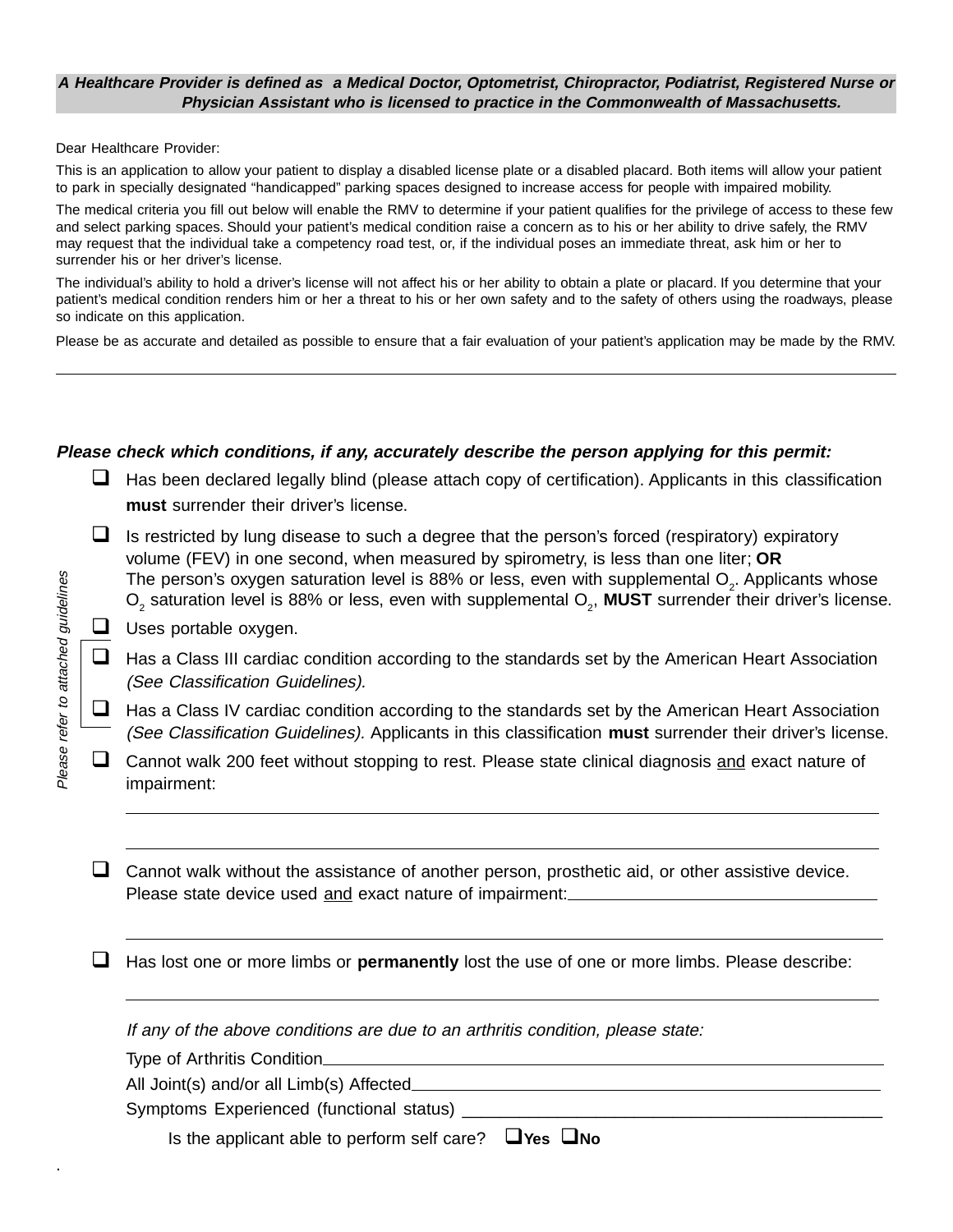#### **LENGTH OF DISABILITY**

- $\Box$  Condition is permanent (in excess of two years)
- □ Condition is temporary—expected duration (in months) \_\_\_\_\_\_ (minimum 2 months, maximum 24 months)

#### **HEALTHCARE PROVIDER MUST CHECK ONE OF THE FOLLOWING STATEMENTS**

In my professional opinion and to a reasonable degree of certainty:

- $\Box$  The person applying for this permit is medically qualified to operate a motor vehicle safely.
- $\Box$  I am unable to determine ability; I request that the person applying for this permit take a competency road test to determine his or her ability to operate a motor vehicle safely and/or undergo an assessment to determine whether any adaptive equipment or appropriate restrictions are necessary to ensure that he or she is able to operate a motor vehicle safely.
- $\Box$  The person applying for this permit is **not** medically qualified to operate a motor vehicle safely.

#### **HEALTHCARE PROVIDER CERTIFICATION**

I hereby certify, under pains and penalties of perjury, that the information I have provided herein is true, accurate, and complete.

#### **Please Print**

Certifying Healthcare Provider's Name **Provider's Title** Provider's Title Mass Board of Registration Number

Address (City/Town/State/Zip Code)

**Telephone Number Date** 

# **CLASSIFICATION GUIDELINES**

**ATTENTION Healthcare Provider Please use the following list to complete the application to the left:**

#### **American Heart Association Functional Classification System**

| Class I          | Patients with cardiac disease but without resulting limitations of physical activity. Ordinary physical activity<br>does not cause undue fatigue, palpitation, dyspnea, or anginal pain.                                                                                    |
|------------------|-----------------------------------------------------------------------------------------------------------------------------------------------------------------------------------------------------------------------------------------------------------------------------|
| <b>Class II</b>  | Patients with cardiac disease resulting in slight limitation of physical activity. They are comfortable at rest.<br>Ordinary physical activity results in fatigue, palpitation, dyspnea, or anginal pain.                                                                   |
| <b>Class III</b> | Patients with cardiac disease resulting in marked limitation of physical activity. They are comfortable at<br>rest. Less than ordinary physical activity causes fatigue, palpitation, dyspnea or anginal pain.                                                              |
| <b>Class IV</b>  | Patients with cardiac disease resulting in inability to carry on any physical activity without discomfort.<br>Symptoms of cardiac insufficiency or of the anginal syndrome may be present even at rest. If any<br>physical activity is undertaken, discomfort is increased. |